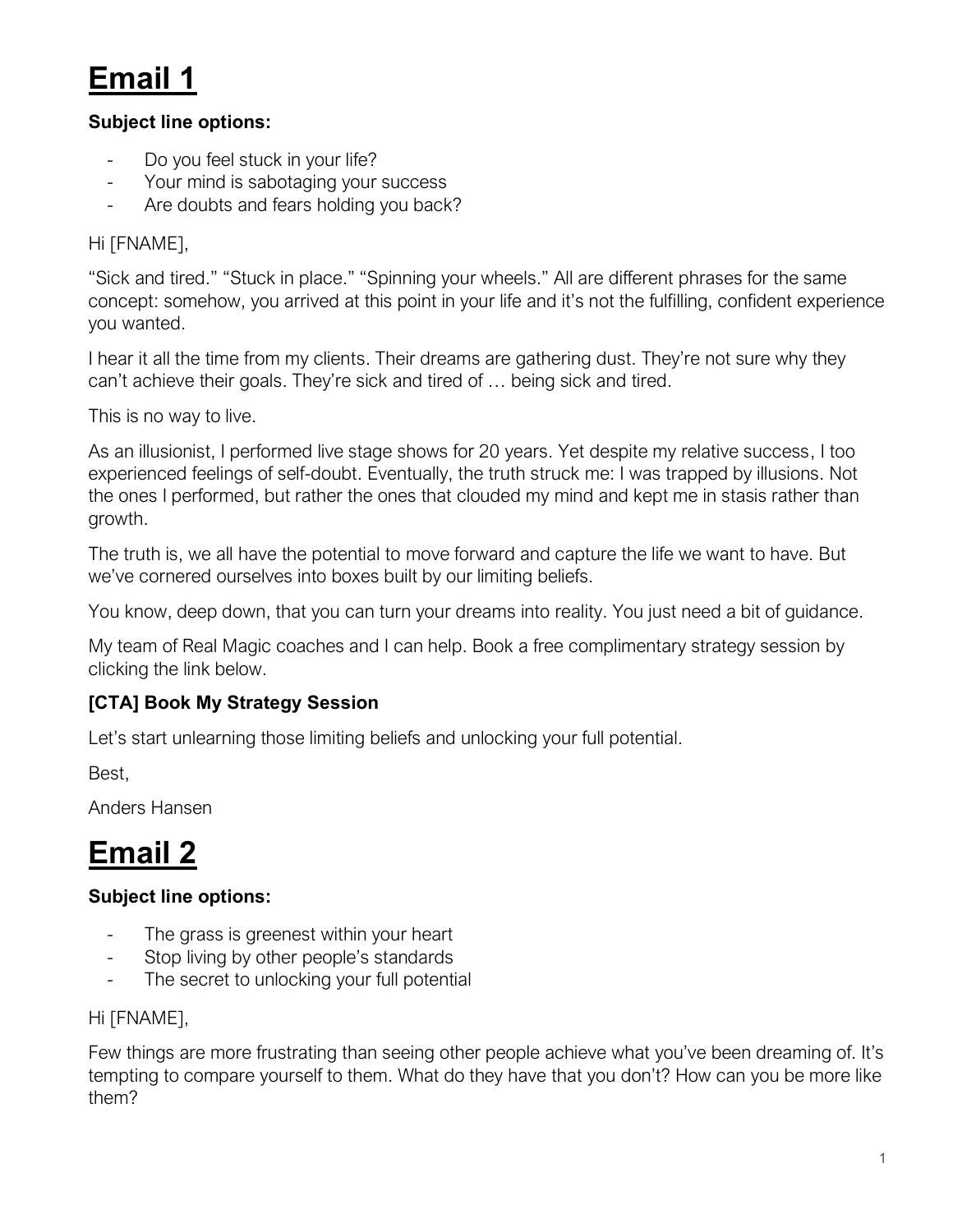This is a limiting thought process. Moreover, it's an illusion: often, the people who seem perfect to us are far from it. In fact, they may not even be living their dream lives — most people aren't!

By comparing yourself to them, you are only contributing to the paradigms that bury your true potential beneath illusions.

To escape this negative thought pattern, you need to connect with your innate, unlimited power and start shifting your mindset.

You know you're meant for something greater — and only you can achieve your dreams. Sadly, illusions can cloud our judgement and prevent us from seeing the right path.

My team and I are eager to help you free your mind. Simply by reading this email, you are already on the path towards your best life. The next step is to book a complimentary Real Magic Strategy Session. Click or tap below to request your spot.

#### **[CTA] Book My Strategy Session**

Let's turn those baby steps into a quantum leap. Your personal magic makes the impossible possible!

Best,

Anders Hansen

### **Email 3**

#### **Subject line options:**

- Why you need to prioritize your dreams
- Are you waiting for your life to start?
- Now is your moment

#### Hi [FNAME],

You know that you could achieve your goals and feel more confident and powerful in your life… but if you're like many people, you're just waiting for the right moment to arrive.

You put your dreams on the back burner. You tell yourself, I'll get to that eventually. After I've gotten a better job. Whenever I'm able to take a vacation. As soon as I've gotten into shape.

Here is the problem with that approach. There will never be the perfect time. That is the biggest illusion holding you back from a fulfilling life. How can you tap into your innate power if you keep waiting for everything to line up?

I challenge you to start now. Take control of your journey and begin shattering those illusions. Only you can decide when to take the quantum leap towards your ideal life. It's YOUR choice when to dream big and go after your big goals.

So don't wait another day. Invest in your future now. Even if everything is not "perfect," you can still make a chance and unlock your *real* magic.

Simply click or tap below to book a strategy session with a member of the Real Magic Coaching Team. I personally trained all our coaches, so you know that my unique approach will help you shatter your illusions and start living your best life.